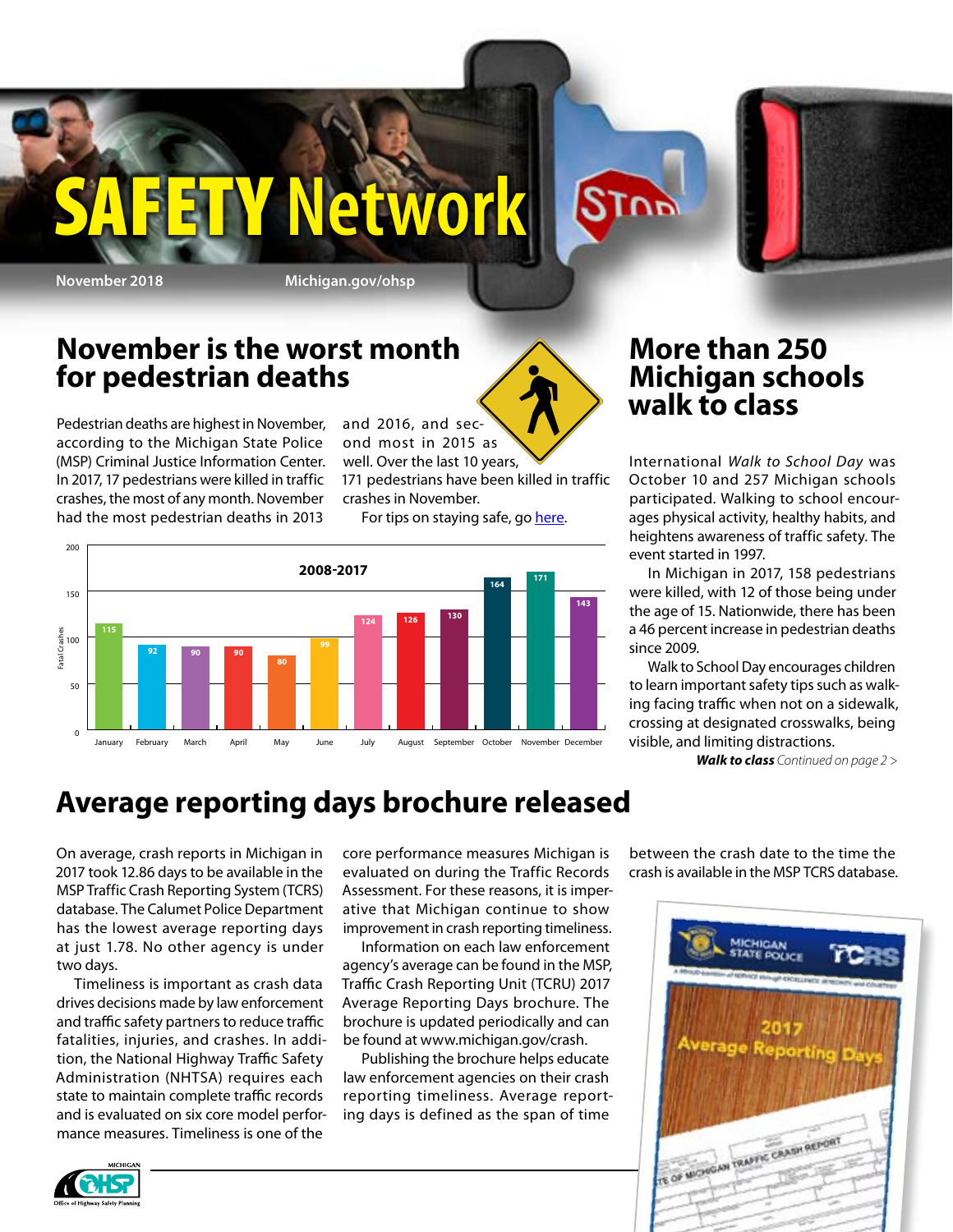

### **Van Port Fleet named new director at MDOT**

The Michigan Department of Transportation (MDOT) has a new director. Mark Van Port Fleet replaced Kirk Steudle on November 1. Steudle announced his retirement in September. Van Port Fleet was the senior chief deputy director before being named to the top spot by Governor Rick Snyder.

Van Port Fleet plans to focus on building stronger relationships with industry partners and strategic innovation in his new role. Steudle had been with the MDOT for 31 years, including the last 6 as director.

### *Walk to class Continued from page 1 >*

The U.S. Department of Health and Human Services recommends that children and adolescents get one hour or more of physical activity each day. Research suggests that physically active kids are more likely to become healthy, physically active adults, underscoring the importance of developing the habit of regular physical activity early.

### **2018 Transportation Safety Award Recipients**

Transportation Improvement Association Annual Meeting

**Ruth Johnson**, Secretary of State

**Col. Kriste Kibbey Etue**, MSP

**Kirk T. Steudle**, MDOT

**Chippewa Valley Schools**

**Ford Motor Company**

- **Ford Driving Skills for Life**
- **General Motors Company**

**The Kiefer Foundation**

**City of Novi**

**Oakland County Sheriff's Office**

**Road Commission for Oakland County**

**Operation Ghost Rider**—MSP, Macomb County Sheriff's Office, Oakland County Sheriff's Office, Auburn Hills Police Department, Clinton Township Police Department, Shelby Township Police Department, Sterling Heights Police Department, Utica Police Department

### **Lawrence Hummel reappointed to GTSAC**

Lawrence Hummel was reappointed to the Governor's Traffic Safety Advisory Commission by Governor Rick Snyder.

Housed within the Office of Highway Safety Planning (OHSP), a division of Michigan Department of State Police, the 11-member commission identifies traffic safety challenges and works to develop, promote, and implement strategies to support traffic safety programs.

"Lawrence has brought great perspective and ideas to this commission, and I am confident he will continue to do so in the years to come," said Snyder.



Hummel is the county highway engineer manager for the Van Buren County Road Commission. He will serve a threeyear term expiring May 27, 2021.

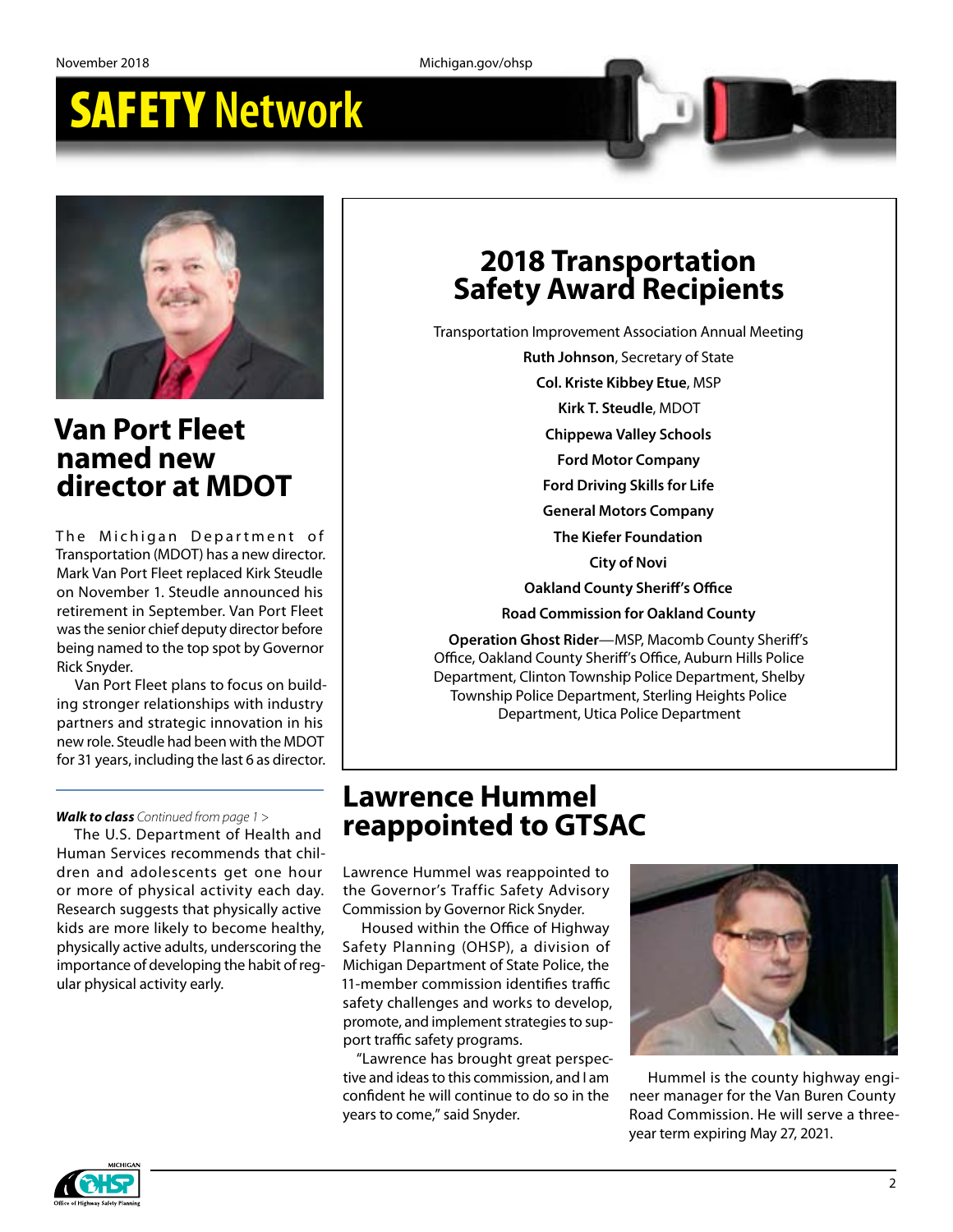## **What's Ahead**

#### **DECEMBER 2018**

- **4 Governor's Traffic Safety Advisory Commission meeting.** Horatio S. Earle Learning Center, 7575 Crowner Drive, Dimondale, 9 a.m.
- **5 Traffic Incident Management Action Team meeting.** Horatio S. Earle Learning Center, 7575 Crowner Drive, Dimondale, 9:30 a.m.
- **12 Occupant Protection Action Team meeting.** MSP Headquarters, 7150 Harris Drive, Dimondale, 12 p.m.



*OHSP DUI Enforcement Training Program Manager Mike Harris recently celebrated 40 years of service with the state of Michigan. Harris was with the MSP for 25 years and has been with the OHSP since 2005. He also spent time in the Department of the Attorney General.*

## **Larson named SRP Deputy of the Year**

Eaton County Sheriff's Deputy Jacob Larson was named the 2018 Secondary Road Patrol (SRP) Deputy of the Year. Dep. Larson was honored at a banquet on October 14. The award is given annually to the SRP officer who exhibits outstanding work in the four service areas of the SRP 416 program: patrolling and monitoring traffic violations, enforcing the law, investigating motor vehicle crashes, and providing emergency assistance. Officers should also show initiative, effectively communicate with the public, and display a positive image of the sheriff's office both on- and off-duty.

Dep. Larson averaged 130 traffic stops from January through May of 2018. He also averaged 22 arrests per month over that time and uses traffic stops as both an opportunity for education and intelligence gathering.

Dep. Larson is the 10th recipient of the SRP Deputy of the Year Award.



*OHSP Director Michael L. Prince (R) presents Dep. Jacob Larson with the award for SRP Deputy of the Year*

## **Resolution introduced supporting National Secure Your Load Day**

Representatives Dave Reichert (R-WA) and Bill Pascrell, Jr. (D-NJ), co-chairs of the Congressional Law Enforcement Caucus, recently introduced [House Resolution 1107](https://na01.safelinks.protection.outlook.com/?url=https%3A%2F%2Freichertforms.house.gov%2Fcomponents%2Fredirect%2Fr.aspx%3FID%3D473882-11840000&data=02%7C01%7C%7C217320c174004eb1532a08d62d58677d%7Cd5fb7087377742ad966a892ef47225d1%7C0%7C0%7C636746255044914637&sdata=9tFWPcpFQSiNclfpE%2BfHAHAQPu3Z04VpgSqUL5C3Ws8%3D&reserved=0) supporting the designation of National Secure Your Load Day on June 6.

"Each year, thousands of drivers are injured as a result of unsecure loads and road debris on our nation's highways," Rep. Reichert said. "This resolution honors the lives of those who have been impacted, including the daughter of my constituent, Robin Abel. After her daughter was catastrophically injured by an unsecured load, Robin dedicated her time and energy to

raising awareness about these avoidable tragedies. As co-chair of the Congressional Law Enforcement Caucus, I am proud to introduce this resolution to highlight the need to make our roads safer by securing loads and preventing road debris."

According to a NHTSA study, in 2016 more than 90,266 incidents were caused by unsecured loads, resulting in approximately 19,663 injuries and 683 deaths. Additionally, in 2018, 48 states participated in Secure Your Load Day.

Michigan started recognizing Secure Your Load Day in 2017.

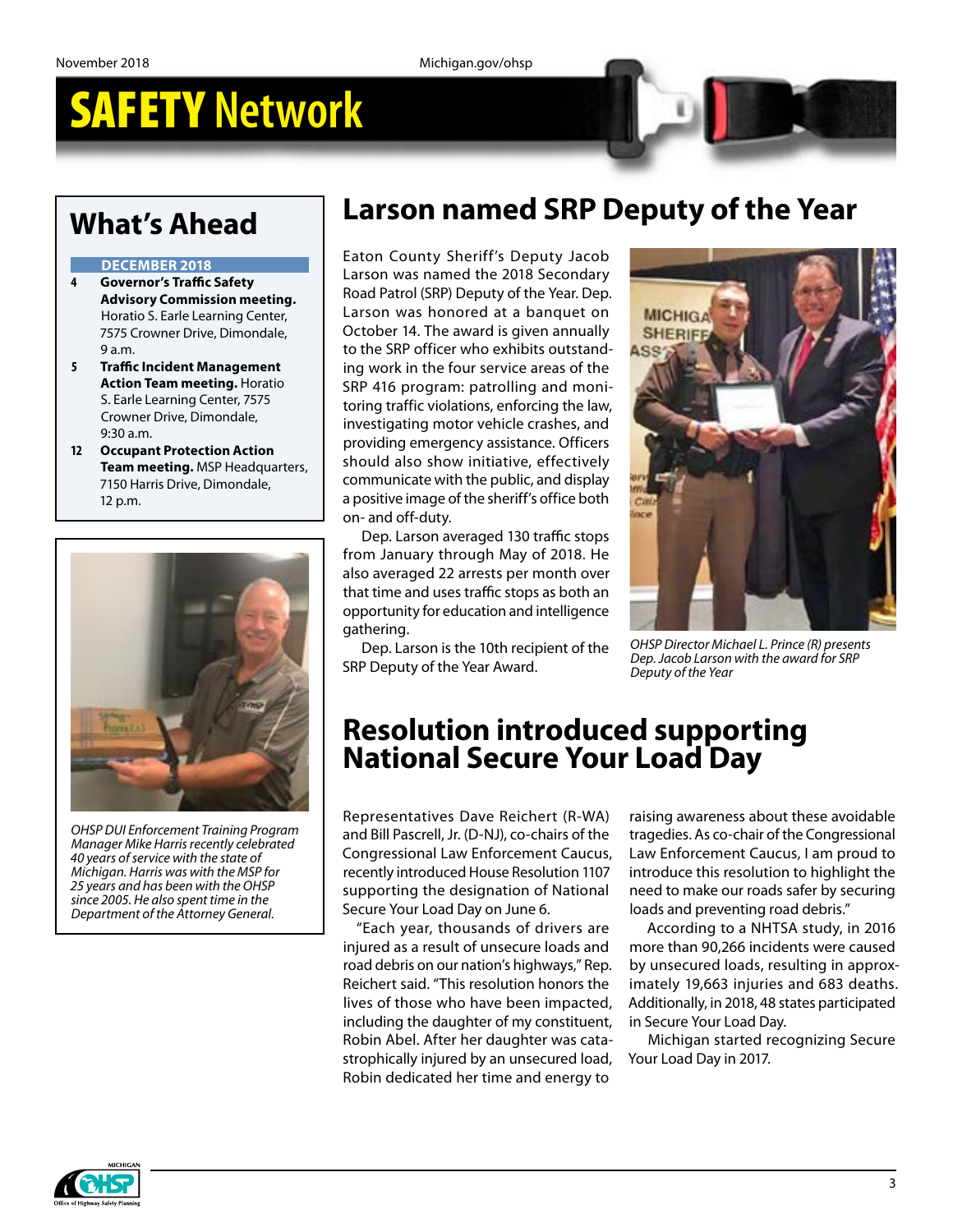# SAFETY **Network**

## **Why you want a Drug Recognition Expert Officer on your next drugged driving case**

*By Ken Stecker and Kinga Canike*

The purpose of this article is to familiarize judges, prosecutors, and law enforcement officers with the role Drug Recognition Expert (DRE) officers play in drugged driving cases.

Michigan Compiled Law 257.625 reads in part as follows:

Sec. 625.

(1) A person, whether licensed or not, shall not operate a vehicle upon a highway or other place open to the general public or generally accessible to motor vehicles, including an area designated for the parking of vehicles, within this state if the person is operating while intoxicated. As used in this section, "operating while intoxicated" means any of the following:

(a) The person is under the influence of alcoholic liquor, a controlled substance, or other intoxicating substance or a combination of alcoholic liquor, a controlled substance, or other intoxicating substance.

Thus, the prosecution must prove that the person was "operating while intoxicated," that is he/she was under the influence of alcoholic liquor, a controlled substance, or other intoxicating substance or a combination of alcoholic liquor, a controlled substance, or other intoxicating substance.

To be "under the influence" of alcoholic liquor for example within the meaning of Criminal Jury Instruction 2d 15.3 means as follows:

"That because of drinking alcohol, the defendant's ability to operate a motor vehicle in a normal manner was substantially lessened.

To be under the influence, a person does not have to be what is called 'dead drunk' that is, falling down or hardly able to stand up. On the other hand, just because a person has drunk alcohol or smells of alcohol does not prove, by itself, that the person is under the influence of alcohol. The test

is whether, because of drinking alcohol, the defendant's mental or physical condition was significantly affected and the defendant was no longer able to operate a vehicle in a normal manner."

Recently, the Michigan Supreme Court in People v. Koon, 494 Mich 1; 832 NW2d 724 (2013), stated in a footnote as follows:

"Significantly, 'under the influence' is a term of art used in other provisions of the Michigan Vehicle Code. See, e.g., MCL 257.625(1)(a)(stating that a person is 'operating while intoxicated' if he or she is 'under the influence of . . . a controlled substance . . .'). See also People v Lambert, 395 Mich 296, 305; 235 NW2d 338 (1975) (concluding that an acceptable jury instruction for 'driving under the influence of intoxicating liquor' included requiring proof that the person's ability to drive was 'substantially and materially affected'); Black's Law Dictionary (9th ed), p 1665 (defining 'under the influence' as 'deprived of clearness of mind and self-control because of drugs or alcohol')."

In an effort to deal with the growing problem of driving "under the influence" of drugs, the OHSP implemented a program to train qualified law enforcement officers to become DREs.

In 2009, the OHSP requested an assessment of Michigan's Standardized Field Sobriety Testing Program through the NHTSA. One of the recommendations from that assessment was that Michigan become a Drug Evaluation and Classification Program (DECP) state.

In October 2010, the International Association of Chiefs of Police granted Michigan approval as the 47th DECP state. As a DECP state, Michigan was allowed to conduct its own DRE school.

A DRE is a law enforcement officer who is trained to recognize impairment in drivers who are under the influence of drugs other than, or in addition to, alcohol. Currently, there are 138 DRE law enforcement officers in the State of Michigan.

Although DREs may initiate their own arrests for operating under the influence of drugs, most of the time DREs are called upon by the arresting officer. He or she may request the expertise and assistance of a DRE officer after making an arrest for "drugged driving."

*DRE Continued on page 5 >* A DRE should be requested to conduct an evaluation for drug impairment when a person's signs and symptoms are not consistent with his/her blood-alcohol concentration (BAC). Simply stated, the arrestee may appear more intoxicated than the alcohol level alone would suggest. Law enforcement agencies may seek a drug-influence evaluation by a DRE whenever an individual is arrested for OWI and produces a BAC below .08 percent. In addition, an evaluation may occur whenever the arrestee's degree and/or type of intoxication are not consistent with his/ her BAC.



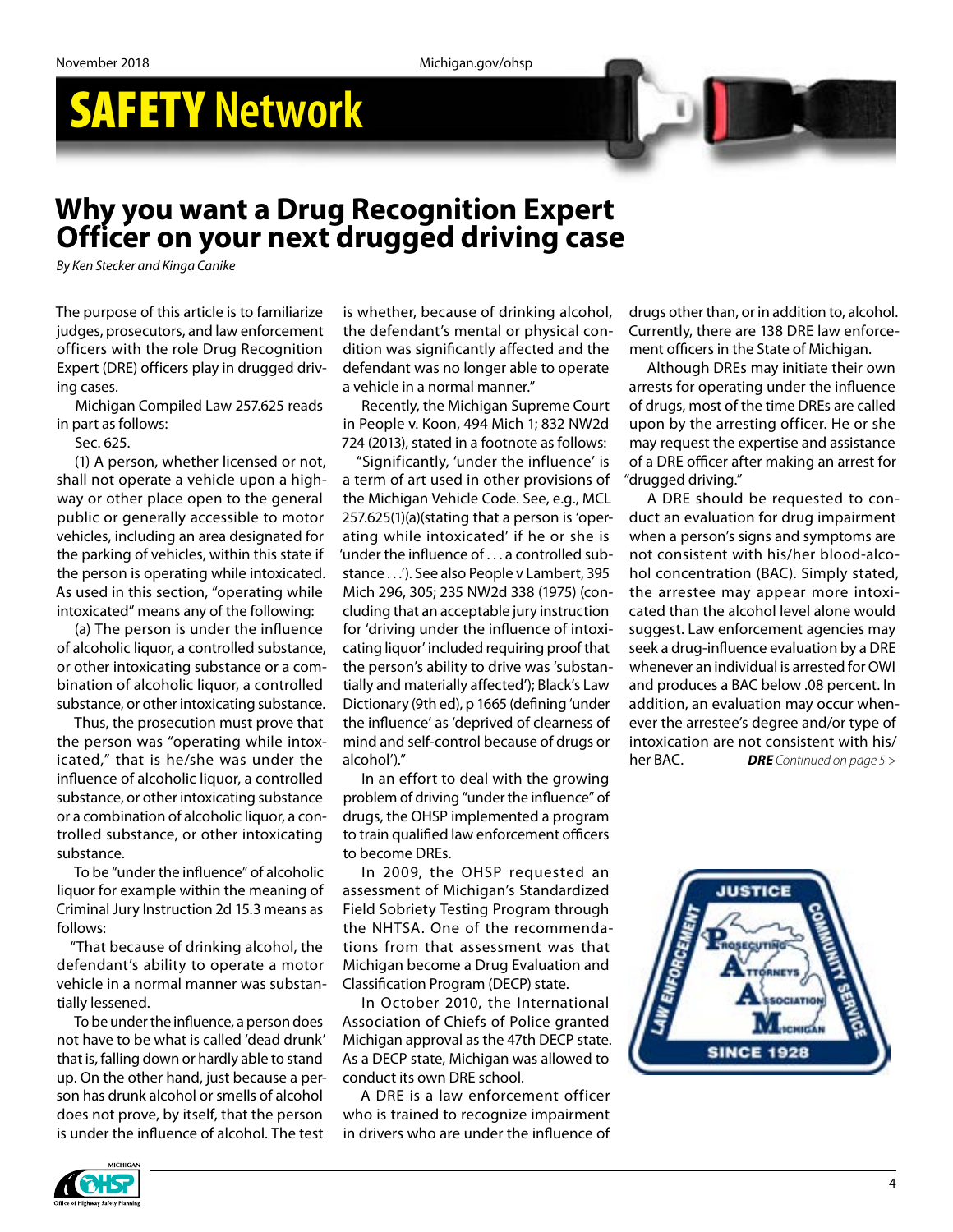#### *DRE Continued from page 4 >*

A DRE is trained to determine the following:

- Whether an individual's impairment is not consistent with the BAC;
- Whether an individual is suffering from a medical condition that requires immediate attention or is under the influence of drugs; and
- Whether an individual is under the influence of a specific category or categories of drugs.

In order to make these findings, DREs use a 12-step standardized and systematic process. It is standardized because all DREs, regardless of agency, use the same procedure in the same order on all suspects. It is systematic in that it logically proceeds from a BAC, through an assessment of both clinical and psycho-physical signs of impairment, to toxicological analysis for the presence of drugs.

Based on the totality of the evaluation, the DRE forms an opinion as to whether or not the subject is impaired. If the DRE determines that the subject is impaired, the DRE will indicate what category or categories of drugs may have contributed to the subject's impairment. The DRE bases these conclusions on training and experience and the DRE Drug Symptomatology Matrix, which is broken down into seven drug categories.

The DRE process is not a test; rather, it is a method for collecting evidence. Nevertheless, there have been challenges to the admissibility of DRE testimony and evidence.

In Michigan, courts employ the Daubert standard for determining the admissibility of scientific evidence.

The Daubert standard derives from the United States Supreme Court decision of Daubert v. Merrell Dow Pharmaceuticals, Inc., 509 U.S. 579 (1993). Pursuant to Daubert, courts serve as a "gatekeeper" for all scientific evidence, regardless of newness or novelty. Scientific evidence is

admissible if the court determines that the underlying "reasoning or methodology" is "scientifically valid."

Although Michigan higher courts have not addressed the issue of DRE testimony and evidence under the Daubert standard, other Daubert states that considered the admissibility of DRE testimony have ruled it admissible under Daubert. These include Nevada, Oregon, Iowa, Hawaii, New Mexico, and Nebraska.

A prosecutor arguing a Daubert motion should emphasize that the DRE protocol is not new, but rather a list of procedures that have been used by medical science and the law enforcement community for many years.

In addition to DRE-trained officers, prosecutors in Michigan can also attend the two-week school to gain a better understanding of drugs and impairment. To date, there are 37 DRE-trained prosecutors in Michigan. Many times these prosecutors are handling some of the most egregious drugged driving cases in the state. Their specialized training in drugged driving equips them with the skills necessary to prosecute these challenging cases.

In 2013, a DRE-trained prosecutor in St. Clair County handled the drugged driving case involving Lisa Bergman, who killed two teens after her truck crossed the center line and crashed head-on into their truck. At the time, Bergman was under the influence of drugs, including the prescription medication carisprodol or Soma. The DREtrained prosecutor successfully presented evidence at trial of seven prior incidents in which Bergman had been investigated for driving under the influence of prescription medication and other drugs. A jury convicted Bergman of two counts each of second-degree murder, operating while intoxicated causing death, and operating a motor vehicle causing death while license suspended.

The DRE Program in Michigan is one of the most effective tools in the battle against impaired driving, especially where drugs are involved. Impaired drivers

are killing and seriously injuring innocent drivers on our highways. While DREs cannot prevent this from happening, they can help minimize it.

To learn more about Michigan's DRE Program, please contact Mike Harris, the DRE Coordinator and Law Enforcement Liaison for the OHSP at 517-420-7889.

*For more information on this article and PAAM training programs, contact Traffic Safety Resource Prosecutors Ken Stecker at 517-334-6060, x827 or at [steckerk@michigan.](mailto:steckerk@michigan.gov) [gov](mailto:steckerk@michigan.gov) or Kinga Canike at 517-334-6060, x816 or at [canikek@michigan.gov](mailto:canikek@michigan.gov). Please consult your prosecutor before adopting practices suggested by reports in this article. Discuss your practices that relate to this article with your commanding officers, police legal advisors, and the prosecuting attorney before changing your practice.*



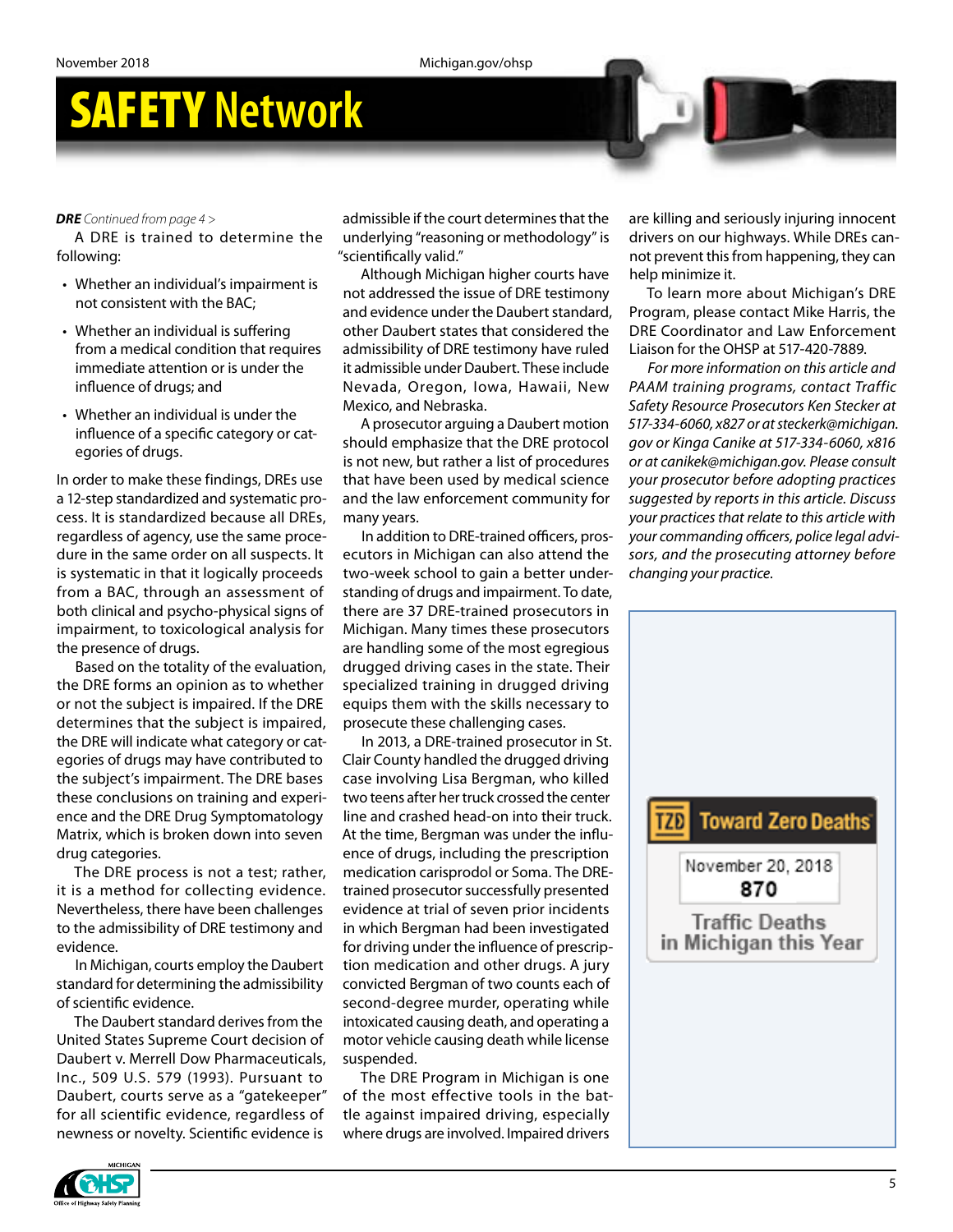

### **STAFF PROFILE Charlotte Kilvington**

**Analysis and Evaluation in the Planning and Administration Section**

Charlotte has been with the OHSP for 9 years and has 23 years with the MSP. She is married to another MSP department member and has two adult biological children and four adult stepchildren.

### **What do you like most about your job?**

*Working with all of our traffic safety partners.*

**What are you most proud of at work?** *Getting the Highway Safety Plan submitted on time every year and completing the MSP Leadership Academy.*

**What are your interests or hobbies?** *Genealogy, movies, equestrian events, church activities, comic conventions, spending time with family.*

### **What personal achievement are you most proud of?**

*Raising my children to be caring and compassionate adults.*

**What is your favorite vacation spot?** *Caribbean cruise.*

## **New research shows states with legal marijuana see increase in crashes**

New research from the Insurance Institute for Highway Safety (IIHS) and the Highway Loss Data Institute finds the number of motor vehicle crashes reported to insurers and police has increased in the first states to legalize recreational marijuana sales when compared with neighboring states that have not legalized marijuana.

A) aggregated into a newly-released<br>
A) aggregated into a newly-released the NH<br>
nct guide summarizing the most per-<br>
or drugge<br>
the NH<br>
marijuana driving studies to date most reference in the most<br>
reling:<br>
increase<br>
arij This new research adds to the body of knowledge on the impact of marijuana legalization on traffic safety, which the Governors Highway Safety Association (GHSA) aggregated into a newly-released succinct guide summarizing the most pertinent marijuana driving studies to date regarding:

- Marijuana use by drivers overall;
- n arrested and<br>rs;<br><br><br><br><br><br><br><br><br><br><br><br><br><br><br><br><br><br><br><br><br><br><br><br><br> vers overall;<br>in arrested and<br>rs; by drivers overall;<br>
increased marijuana and opioid usage<br>
ence in arrested and<br>
drivers;<br>
and the set of the set of the set of the set of the set of the set of the set of the set of the set of the set of the set of the se • Marijuana presence in arrested and crash-involved drivers;
- Marijuana presence in drivers involved in fatal crashes;
- Impact on crash rates; and
- Public perceptions of marijuana use and driving.

The guide notes that in Colorado and Washington, fatal crashes involving marijuana have increased in both states since legalization.

fic safety issues for states dealing with<br>increased marijuana and opioid usage.<br>oresence in arrested and<br>ved drivers; uana driving studies to date most recent study focused on the traf-<br>fic safety issues for states dealing with<br>increased marijuana and opioid usage.<br>a presence in arrested and<br>plved drivers; quide summarizing the most per-<br>
rijuana driving studies to date most recent study focused on the traf-<br>
fic safety issues for states dealing with<br>
ma use by drivers overall;<br>
ma presence in arrested and<br>
wolved drivers; relation and analysis of the NTH3A, DETICAL MISS which there is the summarizing the most per-<br>transition diving studies to date most recent study focused on the traf-<br>ing:<br>ijuana use by drivers overall;<br>ijuana presence in SA, Dr. Hedlund has written three<br>driving reports for the GHSA. His<br>cent study focused on the traf-<br>y issues for states dealing with<br>d marijuana and opioid usage. The GHSA guide was authored by Dr. Jim Hedlund, a former senior official with the NHTSA, Dr. Hedlund has written three drugged driving reports for the GHSA. His most recent study focused on the traffic safety issues for states dealing with increased marijuana and opioid usage.

**<sup>C</sup>RASHE<sup>S</sup> <sup>S</sup>AFET<sup>Y</sup> <sup>A</sup>CT<sup>I</sup>O<sup>N</sup> <sup>D</sup>R<sup>I</sup>VER<sup>S</sup>**

**<sup>S</sup>AFET<sup>Y</sup> <sup>T</sup>RAFFI<sup>C</sup> <sup>M</sup>ICHIGA<sup>N</sup> <sup>E</sup>NFORCEMEN<sup>T</sup>**



#### **<sup>S</sup><sup>A</sup> <sup>H</sup>E<sup>S</sup> <sup>S</sup>AFET<sup>Y</sup> <sup>U</sup><sup>S</sup> <sup>E</sup><sup>S</sup> M<sup>E</sup> PHAS**  $\sum_{i=1}^{n}$ **SAFETY DR VI ER ACT Marijuana goggles now available**

 $\mathbf{b}$ **E**<br>B<sup>a</sup><br>B<sup>a</sup><br>B<sup>a</sup> **R**<br> **M E**<br> **M E**<br> **M E**<br> **M P**<br> **M P**<br> **M P**<br> **M P**<br> **M P E**<br> **R**EFECTS of marijuana. Law enforcement<br>
afficers ar traffic safety professionals **<sup>N</sup><sup>E</sup> <sup>T</sup> <sup>F</sup><sup>I</sup> <sup>Y</sup>** The OHSP now has goggles available to<br>sign out that show the vision impairment<br>effects of marijuana. Law enforcement<br>officers or traffic safety professionals **R**<br> **R** The Constitution of traffic safety professionals<br> **R** The Constitution of the Constitution of the Constitution of the Constitution of the Constitution of the Constitution of the Constitution of the Constitution of rijuana. Law enforcement<br>affic safety professionals<br>ggles will get two pairs and<br>guide. Requests can made **E**<br>**p**: gogg  $\frac{1}{2}$  **B** an instruction guide. Requests can made requesting goggles will get two pairs and<br>an instruction guide. Requests can made<br>through Cindy Stoneham (StonehamC@<br>Michigan.gov) at the highway safety **NOW AVAIIADIE**<br>The OHSP now has goggles available to<br>sign out that show the vision impairment **OR DA <sup>E</sup><sup>I</sup> <sup>R</sup> <sup>D</sup> <sup>S</sup> <sup>T</sup><sup>A</sup> <sup>A</sup> <sup>R</sup><sup>T</sup> <sup>F</sup><sup>A</sup> <sup>I</sup> <sup>F</sup> <sup>C</sup> <sup>R</sup><sup>T</sup> <sup>A</sup>N<sup>S</sup> <sup>O</sup><sup>P</sup> <sup>W</sup>E<sup>T</sup> <sup>D</sup><sup>I</sup> <sup>E</sup> <sup>T</sup><sup>S</sup> <sup>T</sup><sup>A</sup> <sup>E</sup> <sup>D</sup><sup>I</sup> NE** (RossJ7@Michigan.gov) at the OHSP. **<sup>I</sup> <sup>T</sup> <sup>Y</sup><sup>F</sup> <sup>A</sup><sup>R</sup> <sup>M</sup><sup>S</sup> <sup>E</sup><sup>F</sup> <sup>O</sup><sup>F</sup>** resource materials unit or Jon Ross **OR AD STRATEG EI S MANAGEMENT <sup>S</sup>T<sup>G</sup> <sup>C</sup><sup>A</sup> <sup>T</sup><sup>S</sup> <sup>A</sup><sup>R</sup> <sup>E</sup><sup>T</sup>** ers or manjaama. Eaw or<br>ers or traffic safety presting goggles will get two<br>truction guide. Request<br>gh Cindy Stoneham (St<br>igan.gov) at the high<br>prese materials unit of<br>7@Michigan.gov) at the requesting goggles will get two pairs and Michigan.gov) at the highway safety



### SAVE THE DATE **SAVE THE DATE**<br>MARCH 19 & 20, 2019 **S**<br>P<br>C<sup>LL 10, 0, 0,</sup> **<sup>E</sup>MPHA<sup>S</sup> <sup>S</sup><sup>I</sup> <sup>A</sup>REA<sup>S</sup> <sup>D</sup><sup>R</sup> <sup>V</sup><sup>I</sup> <sup>N</sup><sup>I</sup> <sup>G</sup> <sup>A</sup>T<sup>S</sup> D <sup>E</sup><sup>T</sup> GOALS SAFETY** RCH 19 & 20, 20<br>ays learning about the four E's<br>Enforcement, Education, Emer **ACT OI N D D E**

**SI**

**RT**

**R** Spend two days learning about the four E's of traffic safety—Enforcement, Education, Emergency **E D<sup>I</sup> WETAT** Medical Services, and Engineering—from state and<br>
mational experts. **national experts.**  $\mathbf{S}$ **A Letter**  $\mathbf{S}$ **<sup>A</sup><sup>T</sup> <sup>L</sup> <sup>T</sup><sup>I</sup> <sup>E</sup><sup>I</sup> <sup>S</sup> <sup>S</sup><sup>I</sup> <sup>U</sup><sup>S</sup> <sup>S</sup><sup>E</sup> U<sup>J</sup> <sup>N</sup><sup>I</sup> <sup>D</sup><sup>R</sup> <sup>V</sup><sup>I</sup> <sup>E</sup>RROCES<sup>S</sup> <sup>N</sup><sup>I</sup> <sup>U</sup><sup>J</sup> <sup>I</sup> <sup>R</sup> S<sup>E</sup> DR VI ERS <sup>R</sup>ESEARC<sup>H</sup> <sup>P</sup>ROCES<sup>S</sup> <sup>N</sup><sup>I</sup> <sup>U</sup><sup>J</sup> <sup>I</sup> <sup>R</sup> <sup>S</sup><sup>E</sup> <sup>A</sup><sup>D</sup> <sup>A</sup><sup>T</sup> AR<sup>T</sup> <sup>E</sup>M<sup>S</sup> <sup>C</sup>RASHE<sup>S</sup> <sup>S</sup>AFET<sup>Y</sup> <sup>C</sup><sup>A</sup> <sup>I</sup> <sup>T</sup> N<sup>O</sup> <sup>S</sup> <sup>N</sup>AR<sup>T</sup> <sup>C</sup>I <sup>F</sup>F<sup>A</sup> <sup>O</sup><sup>P</sup> <sup>A</sup>T<sup>R</sup> AF** ATTLE<br>
, 2019<br>
four E's of traffic<br>
<sub>1</sub>, Emergency<br>
—from state and<br> **in late 2018. <sup>E</sup>MPHA<sup>S</sup> <sup>S</sup><sup>I</sup> <sup>A</sup>REA<sup>S</sup> <sup>D</sup><sup>R</sup> <sup>V</sup><sup>I</sup> <sup>N</sup><sup>I</sup> <sup>G</sup> <sup>S</sup> <sup>A</sup><sup>T</sup> E<sup>T</sup> PROGRAMS EFFORTS GTSAC ST AR <br><b>LANSING DR VI NI G STATE DR VI ER CRA HS**

**Online registration will open in late 2018. 8**<br> $\frac{1}{2}$ 

afety<br>Ross KELLOGG HOTEL & CONFERENCE CENTER, EAST LANSING

**<sup>O</sup><sup>G</sup> <sup>L</sup><sup>A</sup> <sup>A</sup> <sup>S</sup> <sup>A</sup>E<sup>R</sup> VI <sup>T</sup>C<sup>A</sup>**

**<sup>R</sup><sup>T</sup> <sup>N</sup><sup>A</sup> <sup>P</sup><sup>S</sup> <sup>R</sup> <sup>O</sup> <sup>A</sup><sup>T</sup> <sup>O</sup><sup>I</sup> <sup>T</sup> <sup>E</sup><sup>T</sup> <sup>N</sup> P <sup>S</sup> <sup>M</sup><sup>A</sup>**

**ESER**

**<sup>U</sup><sup>J</sup> <sup>N</sup><sup>I</sup> <sup>S</sup>SECORP <sup>H</sup>CR<sup>A</sup>**

**<sup>A</sup>T<sup>S</sup> <sup>E</sup>LC<sup>I</sup> <sup>H</sup>E<sup>V</sup> <sup>S</sup>E<sup>I</sup> <sup>T</sup><sup>I</sup>**

**<sup>O</sup>P<sup>S</sup> <sup>A</sup>T<sup>R</sup> <sup>O</sup><sup>I</sup> <sup>T</sup> <sup>N</sup> <sup>E</sup><sup>T</sup> <sup>M</sup><sup>A</sup> <sup>S</sup> <sup>R</sup><sup>P</sup>**



**<sup>R</sup><sup>E</sup> <sup>E</sup><sup>S</sup> <sup>R</sup><sup>A</sup> H<sup>C</sup>**

**DR**

**ACT OI N**

**CRASH**

**SAFETY**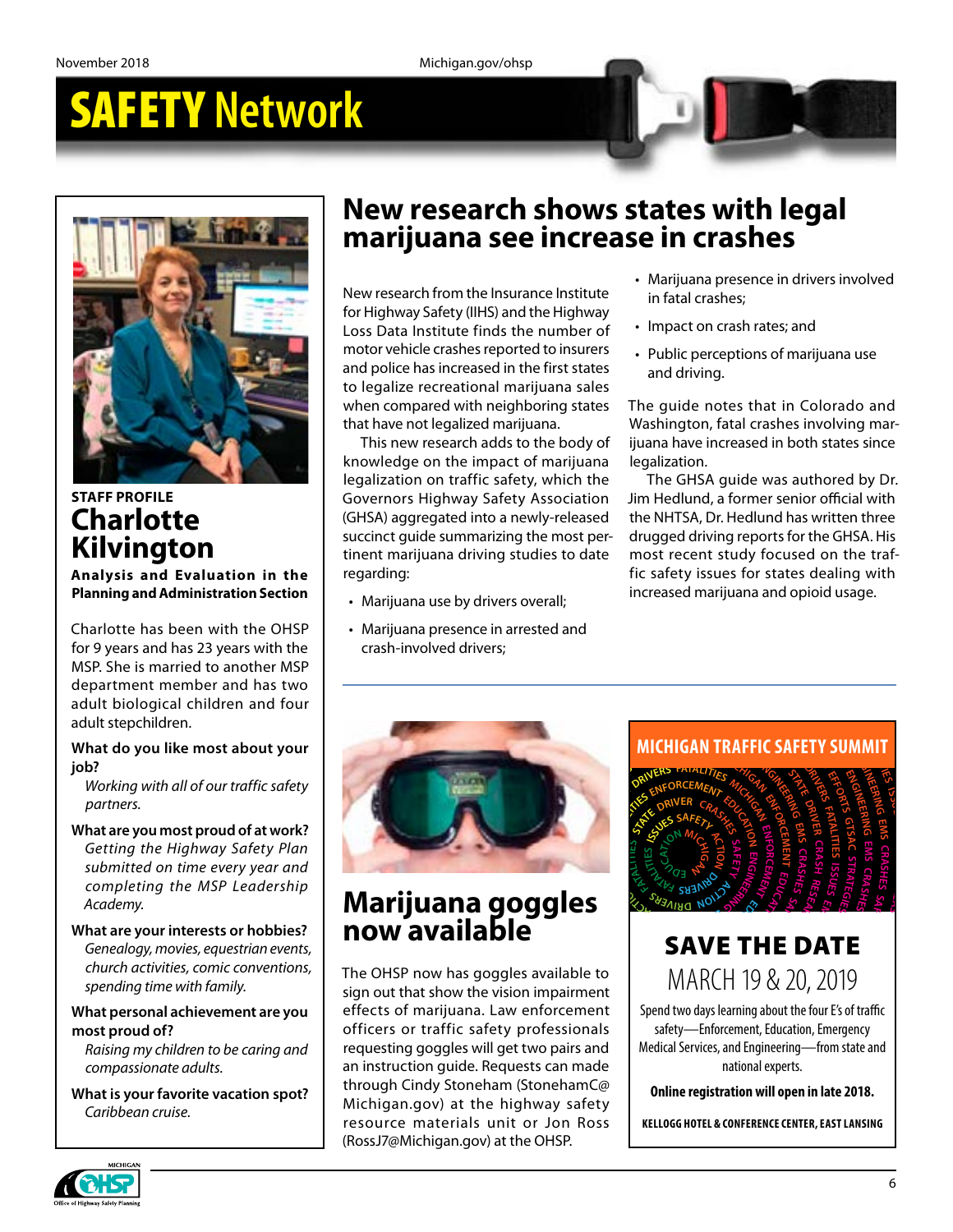# SAFETY **Network**

**MICHIGAN STATE POLICE** 



A PROUD tradition of SERVICE through EXCELLENCE, INTECRITY, and COURTESY

## **Traffic crash reporting for automated vehicles**

To comply with new federal reporting guidelines, the MSP TCRU has added three new fields to the UD-10 Traffic Crash Report. These fields will be used to capture the level of autonomy for the motor vehicles involved in the traffic crash.

The federal reporting guidelines were developed collectively by the NHTSA and the GHSA, who urged the states to adopt these fields into their traffic crash reporting.

MCL 257.665 allows for the operation of automated vehicles on public roadways, so the TCRU developed the following materials to assist the officer in collecting these new fields.

The first field is simply a YES/NO if the vehicle involved in the crash has an Automation System.

The second field asks the highest Automation System Level in Vehicle, with the following choices:

### **Automation System Level in Vehicle** 0. No Automation

- 1. Driver Assistance
- 2. Partial Automation
- 3. Conditional Automation
- 4. High Automation
- 5. Full Automation
- 
- 6. Automation Level Unknown
- 98. Unknown

The third question asks Which System Level Engaged at Time of Crash, with the following choices:

| <b>Automation System Level Engaged at</b><br><b>Time of Crash</b> |                               |  |  |  |  |
|-------------------------------------------------------------------|-------------------------------|--|--|--|--|
| 0.                                                                | No Automation                 |  |  |  |  |
| 1.1                                                               | Driver Assistance             |  |  |  |  |
| 2.1                                                               | <b>Partial Automation</b>     |  |  |  |  |
| 3.                                                                | <b>Conditional Automation</b> |  |  |  |  |
| 4.                                                                | <b>High Automation</b>        |  |  |  |  |
| 5. I                                                              | <b>Full Automation</b>        |  |  |  |  |
| б. І                                                              | Automation Level Unknown      |  |  |  |  |
| 98.                                                               | Unknown                       |  |  |  |  |

While many of the vehicles on the road today are not automated, some levels of automation do exist on newer vehicles. Common level 1 (Driver Assistance) systems include:

- Lane Keeping Assist
- Adaptive Cruise Control
- Park Assist
- Automatic Emergency Braking

*Automated Continued on page 8 >*

### **West Michigan bicyclist rides from Sturgis to Sault Ste. Marie**

On a windy weekend in early September, Kalamazoo's Valerie Litznerski rode her bicycle for 28 hours from Sturgis, MI to Sault Ste. Marie, a total of 350 miles. She did it for two reasons: to set an ultra-cyclist women's record and raise awareness about bicyclist safety.

To qualify for the official record, Litznerski had to obey all traffic laws during the ride. She used a headlight and a rear taillight, as it's the law in Michigan to do so while riding in the dark. Other safety tips for bicyclists include: wear a helmet, use hand signals when turning, and never hitch onto cars. More bicycle safety information can be found [here](https://www.michigan.gov/msp/0,4643,7-123-72297_64773_22760-356422--,00.html).

Prior to the trip, Litznerski did a Facebook Live event with MSP Capt. Kyle Bowman. The pair discussed safety issues relating to both bicyclists and motorists encountering bicyclists. That video has nearly 8,000 views and helped promote Litznerski's ride.